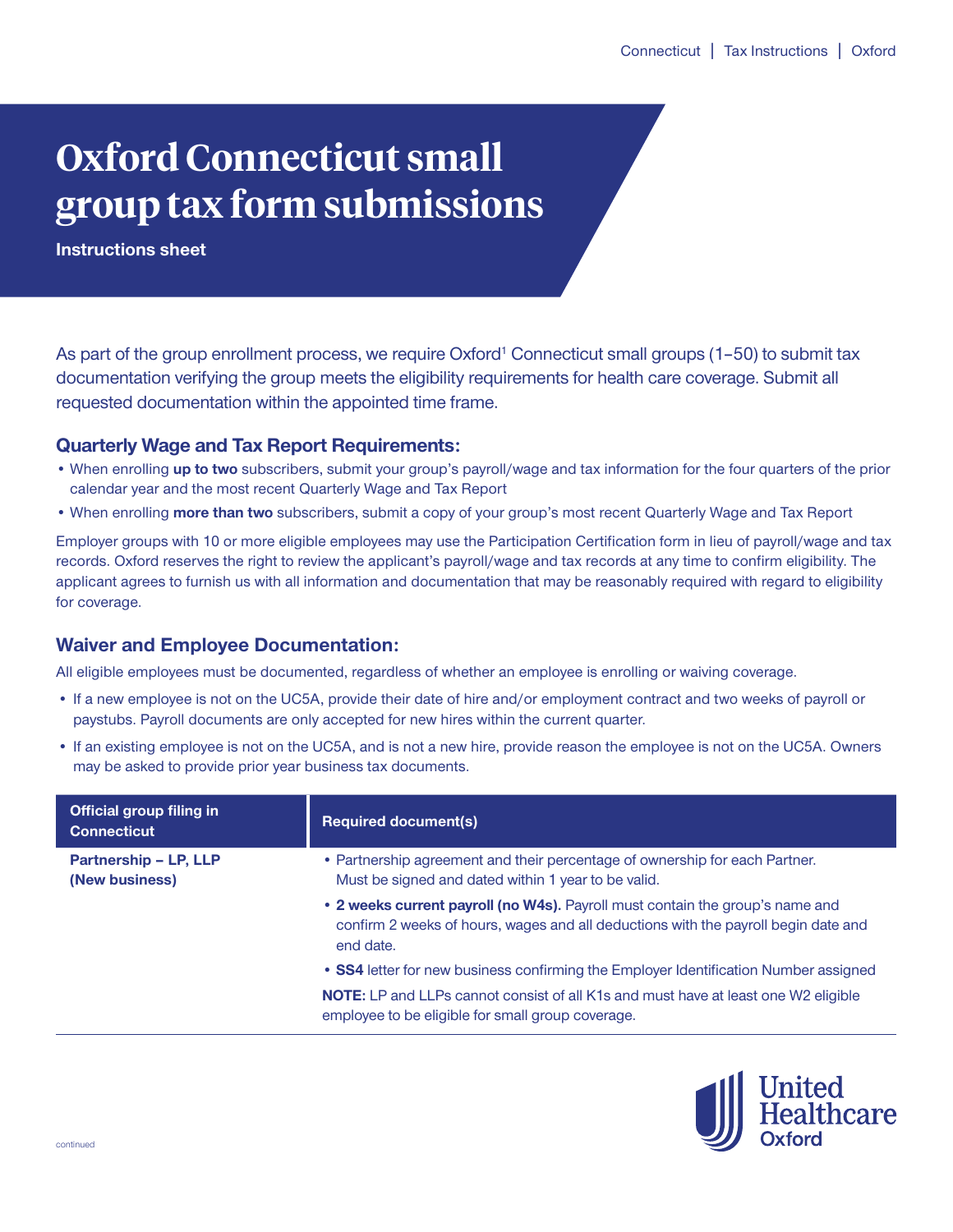| <b>Official group filing in</b><br><b>Connecticut</b>            | <b>Required document(s)</b>                                                                                                                                                                                                                                                                                                                   |
|------------------------------------------------------------------|-----------------------------------------------------------------------------------------------------------------------------------------------------------------------------------------------------------------------------------------------------------------------------------------------------------------------------------------------|
| Partnership - LP, LLP<br><b>(Existing business)</b>              | • IRS Schedule K1 (Form 1065)-include all K1s totaling 100% ownership                                                                                                                                                                                                                                                                         |
|                                                                  | • UC5A for existing W-2 employees                                                                                                                                                                                                                                                                                                             |
|                                                                  | . 2 weeks current payroll journal or paystubs for new employees who are not listed<br>on the UC5A. Payroll must contain the group's name and confirm 2 weeks of<br>hours, wages and all deductions with the payroll begin date and end date. Include<br>documentation for all employees who are waiving coverage.                             |
|                                                                  | NOTE: LP and LLPs cannot consist of all K1s and must have at least one W2 eligible<br>employee to be eligible for small group coverage.                                                                                                                                                                                                       |
| <b>S-Corporation/C-Corporation/</b><br><b>LLC (New business)</b> | • Signed and dated copy of the Articles of Incorporation or Articles of Organization                                                                                                                                                                                                                                                          |
|                                                                  | • Operating Agreement or CT Business Registration form, showing 100 percent of<br>ownership, signed and dated                                                                                                                                                                                                                                 |
|                                                                  | • SS4 letter for new businesses confirming the Employer Identification Number was<br>assigned                                                                                                                                                                                                                                                 |
|                                                                  | . 2 weeks current payroll journal or paystubs for W-2 employees. Payroll must<br>contain the group's name and confirm 2 weeks of hours, wages and all deductions<br>with the payroll begin date and end date; include documentation for all employees<br>who are waiving coverage.                                                            |
| <b>S-Corporation/C-Corporation/</b>                              | • One of the following:                                                                                                                                                                                                                                                                                                                       |
| <b>LLC (Existing business)</b>                                   | - Form 1120 with Schedule G or 1125E indicating the owners                                                                                                                                                                                                                                                                                    |
|                                                                  | - Form 1120S with K1 totaling 100%                                                                                                                                                                                                                                                                                                            |
|                                                                  | • UC5A for existing W-2 employees and 2 weeks payroll journal or paystubs for new<br>employees who are not listed on the UC5A. Payroll must contain the group's name<br>and confirm 2 weeks of hours, wages and all deductions with the payroll begin date<br>and end date. Include documentation for all employees who are waiving coverage. |
| <b>Non-profit company</b>                                        | . Most recent quarter federal IRS Form 941 (SS4 letter is acceptable if the form 941<br>is not available)                                                                                                                                                                                                                                     |
|                                                                  | . 2 weeks current payroll report                                                                                                                                                                                                                                                                                                              |
|                                                                  | • A signed letter from the organization confirming nonprofit status, a list of the<br>employees and the location of the office where the employees currently work                                                                                                                                                                             |
| <b>Common ownership</b>                                          | • For groups looking to combine companies due to filing a consolidated federal tax<br>return, they must complete a Common Ownership/Oxford Verification form signed<br>and dated                                                                                                                                                              |
|                                                                  | • The group must provide the K1s or other business tax forms for all companies to<br>confirm 100% ownership                                                                                                                                                                                                                                   |